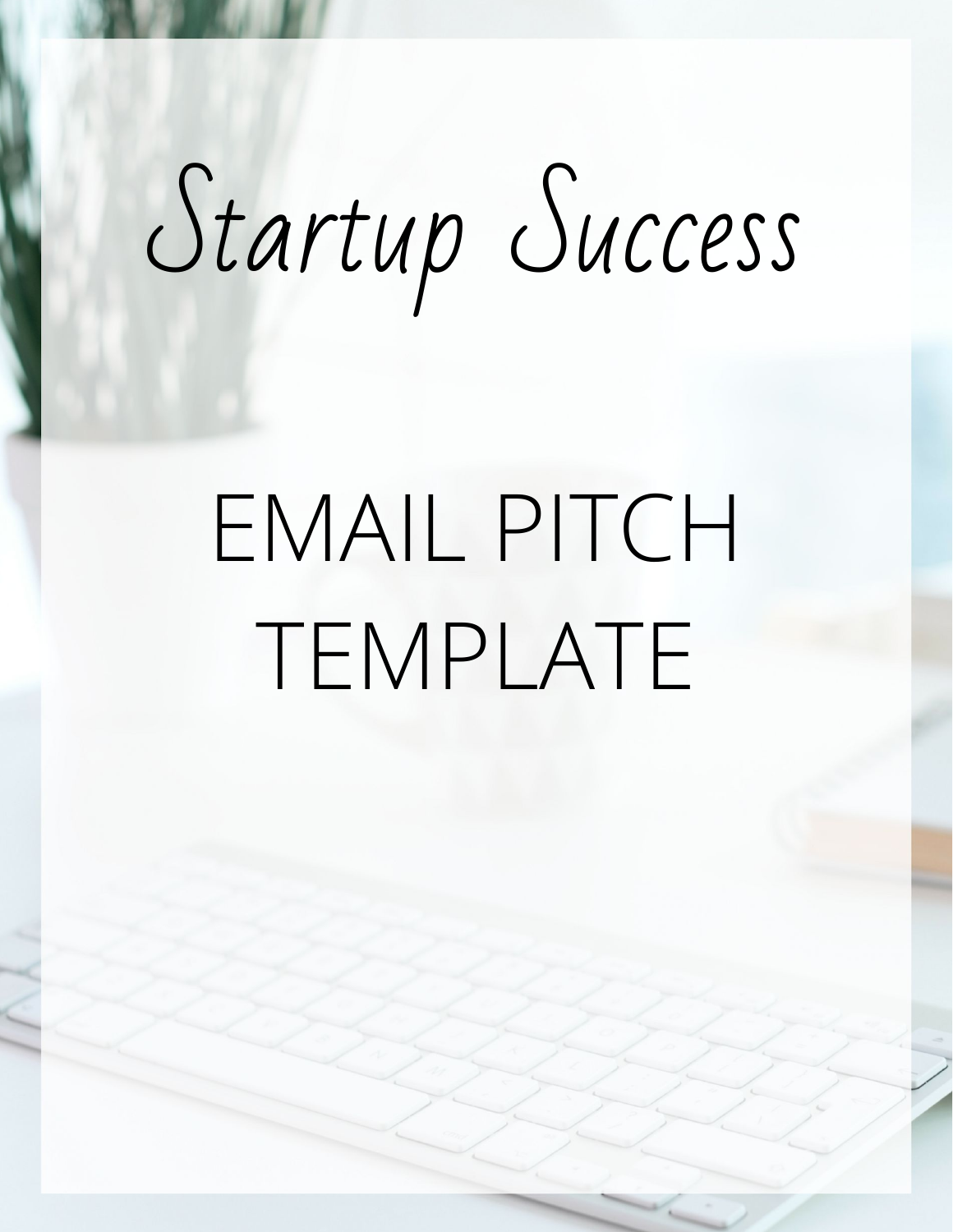Startup Success

MODULE 5 // Easy, Effective, and Enjoyable Sales Systems

### Pitch Email Outline

*Complete this outline to clarify the thoughts you'll express in your persuasive pitch email.*

*Write in "second person," speaking directly to the person you are pitching.*

#### **Context**

What was your previous interaction with this prospect, or how did you find them?

\_\_\_\_\_\_\_\_\_\_\_\_\_\_\_\_\_\_\_\_\_\_\_\_\_\_\_\_\_\_\_\_\_\_\_\_\_\_\_\_\_\_\_\_\_\_\_\_\_\_\_\_\_\_\_\_\_\_\_\_\_\_\_\_\_

 $\frac{1}{2}$  ,  $\frac{1}{2}$  ,  $\frac{1}{2}$  ,  $\frac{1}{2}$  ,  $\frac{1}{2}$  ,  $\frac{1}{2}$  ,  $\frac{1}{2}$  ,  $\frac{1}{2}$  ,  $\frac{1}{2}$  ,  $\frac{1}{2}$  ,  $\frac{1}{2}$  ,  $\frac{1}{2}$  ,  $\frac{1}{2}$  ,  $\frac{1}{2}$  ,  $\frac{1}{2}$  ,  $\frac{1}{2}$  ,  $\frac{1}{2}$  ,  $\frac{1}{2}$  ,  $\frac{1$ 

\_\_\_\_\_\_\_\_\_\_\_\_\_\_\_\_\_\_\_\_\_\_\_\_\_\_\_\_\_\_\_\_\_\_\_\_\_\_\_\_\_\_\_\_\_\_\_\_\_\_\_\_\_\_\_\_\_\_\_\_\_\_\_\_\_

 $\mathcal{L}_\text{max}$  , and the contribution of the contribution of the contribution of the contribution of the contribution of the contribution of the contribution of the contribution of the contribution of the contribution of t

\_\_\_\_\_\_\_\_\_\_\_\_\_\_\_\_\_\_\_\_\_\_\_\_\_\_\_\_\_\_\_\_\_\_\_\_\_\_\_\_\_\_\_\_\_\_\_\_\_\_\_\_\_\_\_\_\_\_\_\_\_\_\_\_\_

\_\_\_\_\_\_\_\_\_\_\_\_\_\_\_\_\_\_\_\_\_\_\_\_\_\_\_\_\_\_\_\_\_\_\_\_\_\_\_\_\_\_\_\_\_\_\_\_\_\_\_\_\_\_\_\_\_\_\_\_\_\_\_\_\_

 $\mathcal{A} \longrightarrow \mathcal{A} \longrightarrow \mathcal{A} \longrightarrow \mathcal{A} \longrightarrow \mathcal{A} \longrightarrow \mathcal{A} \longrightarrow \mathcal{A}$ 

 $\frac{1}{2}$  ,  $\frac{1}{2}$  ,  $\frac{1}{2}$  ,  $\frac{1}{2}$  ,  $\frac{1}{2}$  ,  $\frac{1}{2}$  ,  $\frac{1}{2}$ 

**Status Quo** What's their current situation?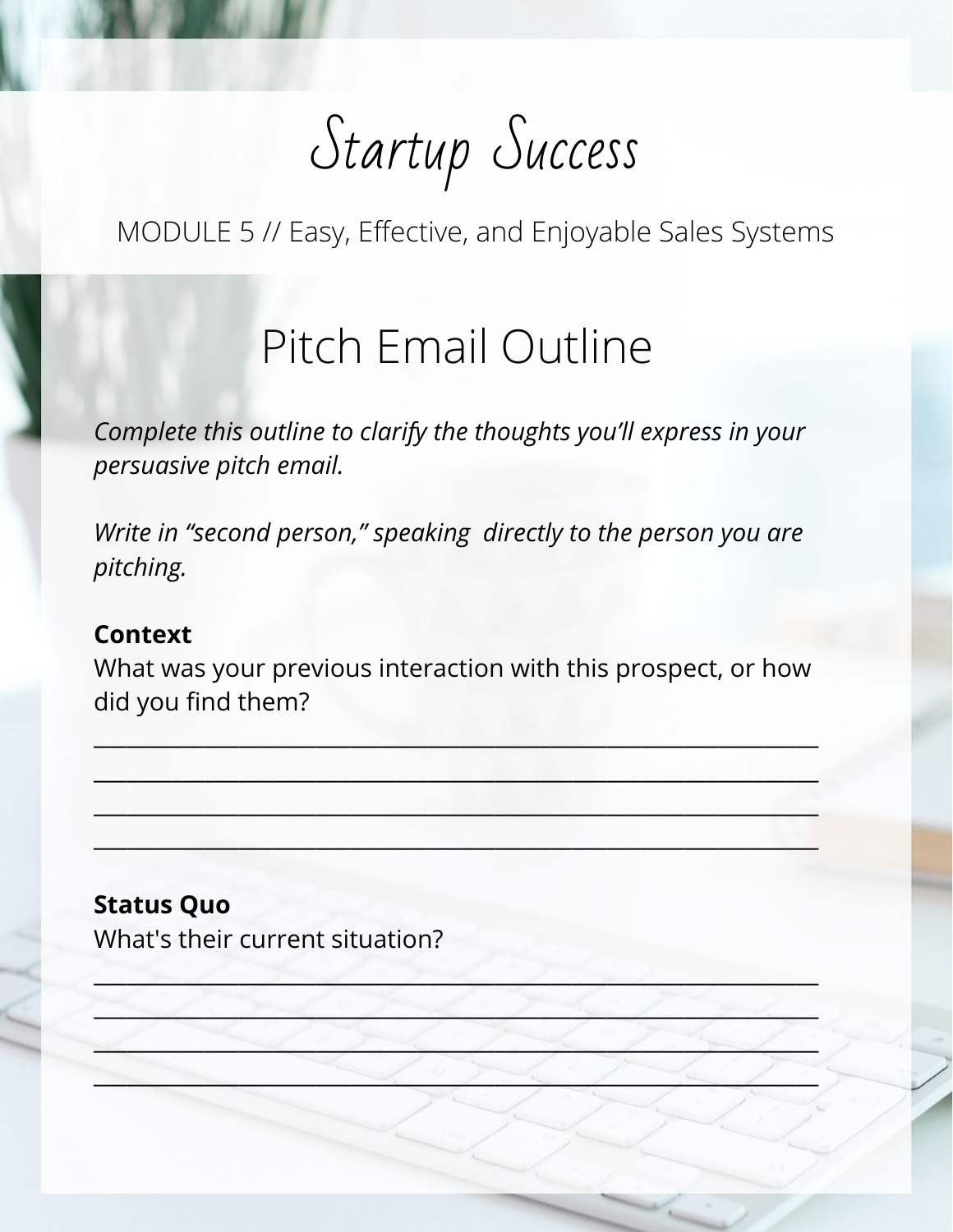Startup Success

MODULE 5 // Easy, Effective, and Enjoyable Sales Systems

| <b>Objective</b> | What are they trying to achieve? |
|------------------|----------------------------------|
| 2                |                                  |
| 3                |                                  |

#### **Your Recommendation**

What do you recommend that they do?

#### **Explanation**

Why will this work? Why is it the best solution?

1.  $2.$ 3.  $\overline{4}$ .